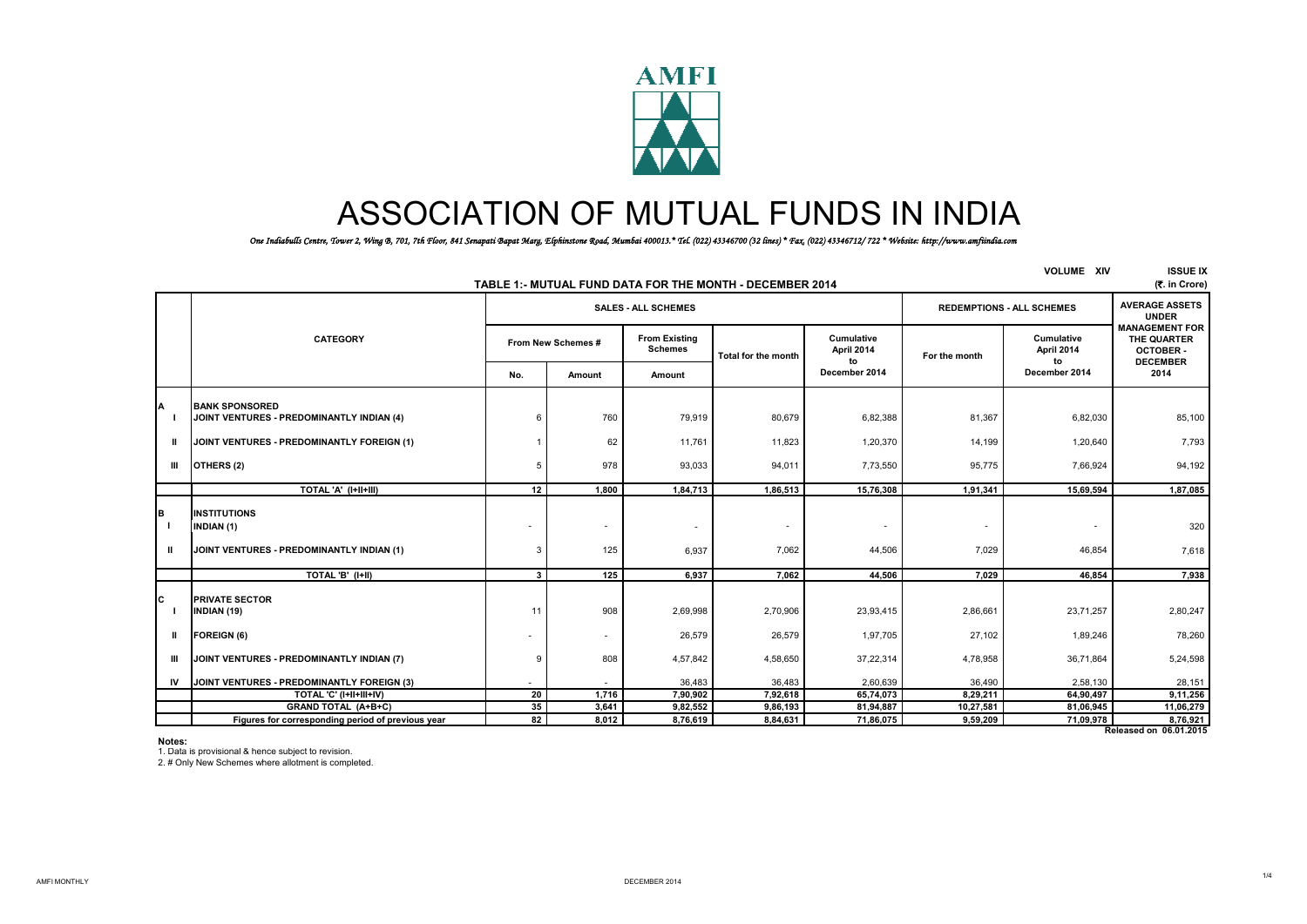|                                                 | TABLE 2:-  SALES DURING THE MONTH OF DECEMBER 2014 - TYPE AND CATEGORY WISE |
|-------------------------------------------------|-----------------------------------------------------------------------------|
| 2.1 *NEW SCHEMES LAUNCHED (ALLOTMENT COMPLETED) |                                                                             |

|                                 | Open End                 |                          |                          | <b>Close End</b> |                          | <b>Interval Fund</b>     | <b>TOTAL</b>         |        |
|---------------------------------|--------------------------|--------------------------|--------------------------|------------------|--------------------------|--------------------------|----------------------|--------|
|                                 | <b>No.of Schemes</b>     | Amount                   | <b>No.of Schemes</b>     | Amount           | <b>No.of Schemes</b>     | Amount                   | <b>No.of Schemes</b> | Amount |
| <b>INCOME</b>                   | $\overline{\phantom{a}}$ | $\overline{\phantom{a}}$ | 18                       | 977              | $\overline{\phantom{0}}$ |                          | 18                   | 977    |
| <b>INFRASTRUCTURE DEBT FUND</b> |                          | -                        |                          |                  |                          |                          |                      |        |
| <b>EQUITY</b>                   |                          | 360                      | 13                       | 2,222            |                          |                          | 15                   | 2,582  |
| <b>BALANCED</b>                 |                          | $\overline{\phantom{a}}$ |                          |                  |                          |                          |                      |        |
| <b>LIQUID/MONEY MARKET</b>      |                          | -                        |                          |                  | $\overline{\phantom{a}}$ |                          |                      |        |
| <b>IGILT</b>                    |                          | -                        |                          |                  |                          |                          |                      |        |
| <b>ELSS - EQUITY</b>            |                          | -                        |                          |                  |                          |                          |                      |        |
| <b>GOLD ETF</b>                 |                          |                          |                          |                  |                          |                          |                      |        |
| <b>IOTHER ETFS</b>              |                          | 82                       |                          |                  |                          |                          |                      | 82     |
| <b>FUND OF FUNDS INVESTING</b>  | -                        | $\overline{\phantom{a}}$ | $\overline{\phantom{a}}$ |                  | $\overline{\phantom{a}}$ | $\overline{\phantom{a}}$ |                      |        |
| <b>OVERSEAS</b>                 |                          |                          |                          |                  |                          |                          | $\blacksquare$       |        |
| <b>TOTAL</b>                    |                          | 442                      | 31                       | 3,199            |                          |                          | 35                   | 3,641  |

## **\*NEW SCHEMES LAUNCHED :**

| <b>IOPEN END EQUITY:</b>     | <b>ICICI Prudential Equity Income Fund and Indiabulls Arbitrage Fund</b>                                                                                                                                                                                                                                                                                                                                                                                                                                                                                                                                                                                                                                                                                                                                                |
|------------------------------|-------------------------------------------------------------------------------------------------------------------------------------------------------------------------------------------------------------------------------------------------------------------------------------------------------------------------------------------------------------------------------------------------------------------------------------------------------------------------------------------------------------------------------------------------------------------------------------------------------------------------------------------------------------------------------------------------------------------------------------------------------------------------------------------------------------------------|
| <b>IOPEN END OTHER ETFS:</b> | Kotak Banking ETF and LIC Nomura MF G-Sec Long Term ETF                                                                                                                                                                                                                                                                                                                                                                                                                                                                                                                                                                                                                                                                                                                                                                 |
| <b>ICLOSE END INCOME:</b>    | [BOI AXA Capital Protection Oriented Fund - Series 2; HDFC Capital Protection Oriented Fund 1207D December 2014 - Series III, HDFC FMP 1111D November 2014 (1) - Series 32;<br>ICICI Prudential Capital Protection Oriented Fund Series VII 1284 Days Plan C, ICICI Prudential FMP Series 76 - 1100 Days Plan D, ICICI Prudential Multiple Yield Fund - Series 8 -<br>1822 Days Plan D and 1100 Days Plan E; LIC Nomura MF FMP Series 92; Reliance Dual Advantage Fixed Tenure Fund VII - Plan A, Reliance Fixed Horizon Fund XXVII - Series 15;<br>SBI Debt Fund - Series B 4 - 1111 Days and Series B 6 - 1111 Days, SBI Dual Advantage Fund Series VI; Tata Dual Advantage Fund Series 2 - Scheme B; UTI Fixed Term Income<br>Fund Series XX - XI (1100 Days), XII (1103 Days), XVI (1100 Days) and XVII (1102 Days) |
| <b>ICLOSE END EQUITY :</b>   | Baroda Pioneer Equity Trigger Fund - Series I; Birla Sun Life Focused Equity Fund Series 4; Canara Robeco India Opportunities; DWS Mid Cap Fund - Series 1; ICICI Prudential<br>Growth Fund Series 5; LIC Nomura MF Diversified Equity Fund Series 2; Reliance Capital Builder Fund II - Series A; SBI Equity Opportunities Fund - Series 2; Sundaram World<br>Brand Fund Series I, Series II and Series III; Sundaram Value Fund Series I and UTI Focused Equity Fund Series II (1102 Days)                                                                                                                                                                                                                                                                                                                            |

|                                                    |                          | Open End |                      | <b>Close End</b> | <b>Interval Fund</b>     |                          | <b>TOTAL</b>         |          |
|----------------------------------------------------|--------------------------|----------|----------------------|------------------|--------------------------|--------------------------|----------------------|----------|
|                                                    | <b>No.of Schemes</b>     | Amount   | <b>No.of Schemes</b> | Amount           | No.of Schemes            | Amount                   | <b>No.of Schemes</b> | Amount   |
| <b>INCOME</b>                                      | 265                      | 40,452   | 892                  |                  | 76                       |                          | 1233                 | 40,454   |
| <b>IINFRASTRUCTURE DEBT FUND</b>                   | $\overline{\phantom{0}}$ |          |                      |                  | $\overline{\phantom{0}}$ |                          |                      |          |
| <b>EQUITY</b>                                      | 295                      | 11,651   | 47                   |                  | $\overline{\phantom{0}}$ |                          | 342                  | 11,651   |
| <b>BALANCED</b>                                    | 25                       | 2,093    |                      |                  | $\overline{\phantom{0}}$ |                          | 25                   | 2,093    |
| <b>ILIQUID/MONEY MARKET</b>                        | 53                       | 9,23,871 |                      |                  | $\overline{\phantom{0}}$ |                          | 53                   | 9,23,871 |
| <b>IGILT</b>                                       | 45                       | 2,271    |                      |                  |                          |                          | 45                   | 2,271    |
| <b>IELSS - EQUITY</b>                              | 38                       | 1,014    | 13                   |                  |                          |                          | 51                   | 1,014    |
| <b>IGOLD ETF</b>                                   | 14                       | 16       |                      |                  |                          |                          | 14                   | 16       |
| <b>IOTHER ETFS</b>                                 | 29                       | 1,161    |                      |                  |                          |                          | 29                   | 1,161    |
| <b>IFUND OF FUNDS INVESTING</b><br><b>OVERSEAS</b> | 30                       | 21       | -                    |                  | $\overline{\phantom{0}}$ | $\overline{\phantom{a}}$ | 30                   | 21       |
| <b>TOTAL</b>                                       | 794                      | 9,82,550 | 956                  |                  | 76                       |                          | 1826                 | 9,82,552 |

**Notes:**

1. The change in number of existing schemes is because of the maturity and reclassification of some of the existing schemes.

|                                                    |                      | Open End |                      | <b>Close End</b> | <b>Interval Fund</b>     |        | <b>TOTAL</b>         |          |
|----------------------------------------------------|----------------------|----------|----------------------|------------------|--------------------------|--------|----------------------|----------|
|                                                    | <b>No.of Schemes</b> | Amount   | <b>No.of Schemes</b> | Amount           | <b>No.of Schemes</b>     | Amount | <b>No.of Schemes</b> | Amount   |
| <b>INCOME</b>                                      | 265                  | 40,452   | 910                  | 977              | 76                       |        | 1,251                | 41,431   |
| <b>IINFRASTRUCTURE DEBT FUND</b>                   | -                    |          |                      |                  |                          |        |                      |          |
| <b>IEQUITY</b>                                     | 297                  | 12,011   | 60                   | 2,222            | -                        |        | 357                  | 14,233   |
| <b>BALANCED</b>                                    | 25                   | 2,093    |                      |                  |                          |        | 25                   | 2,093    |
| <b>ILIQUID/MONEY MARKET</b>                        | 53                   | 9,23,871 |                      |                  | $\overline{\phantom{0}}$ |        | 53                   | 9,23,871 |
| <b>IGILT</b>                                       | 45                   | 2,271    |                      |                  |                          |        | 45                   | 2,271    |
| <b>IELSS - EQUITY</b>                              | 38                   | 1,014    | 13                   |                  | $\overline{\phantom{0}}$ |        | 51                   | 1,014    |
| <b>IGOLD ETF</b>                                   | 14                   | 16       |                      |                  |                          |        | 14                   | 16       |
| <b>IOTHER ETFS</b>                                 | 31                   | 1,243    |                      |                  |                          |        | 31                   | 1,243    |
| <b>IFUND OF FUNDS INVESTING</b><br><b>OVERSEAS</b> | 30                   | 21       |                      |                  | $\overline{\phantom{a}}$ |        | 30                   | 21       |
| <b>TOTAL</b>                                       | 798                  | 9,82,992 | 987                  | 3,199            | 76                       |        | 1861                 | 9,86,193 |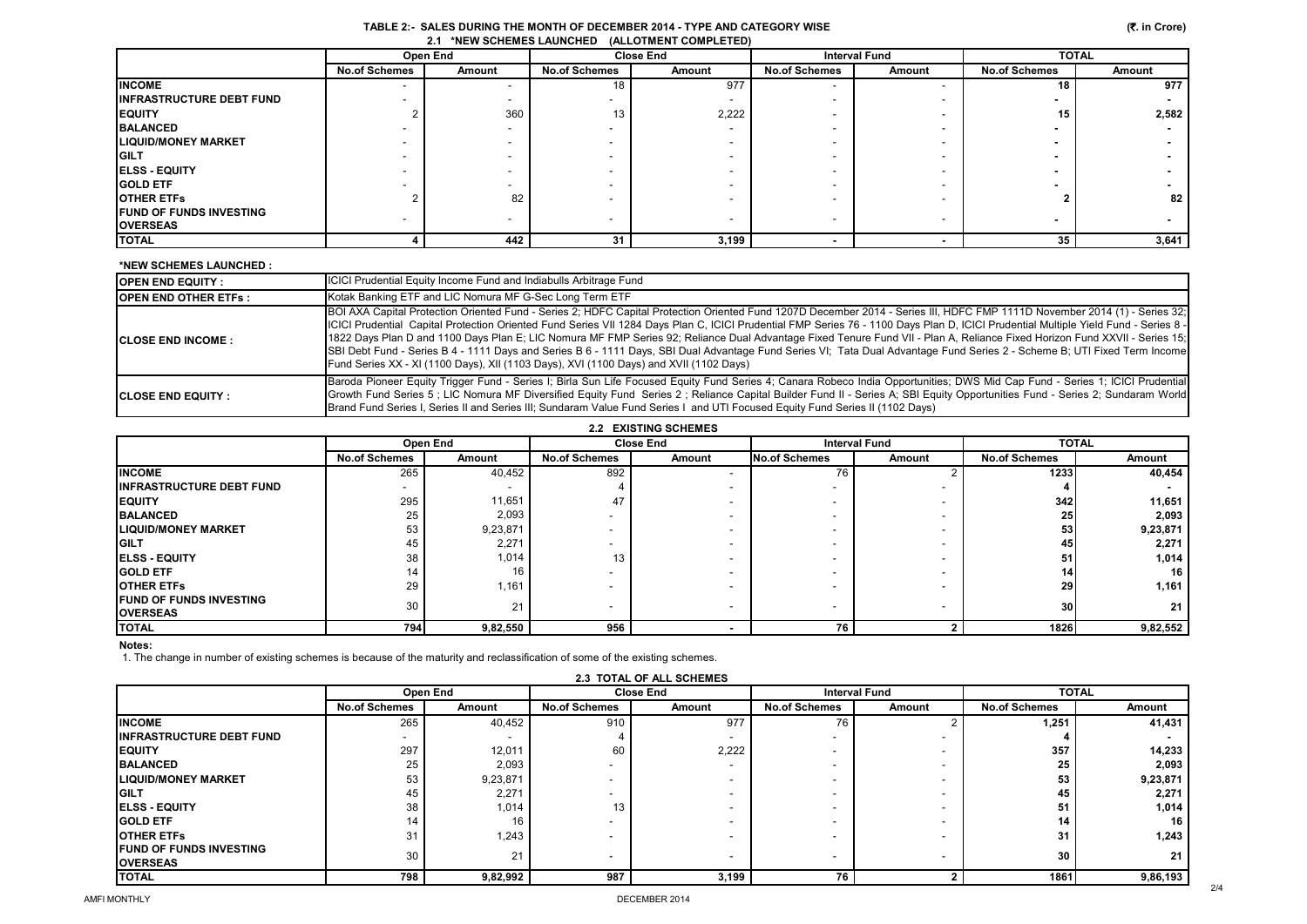## **REDEMPTIONS / REPURCHASES DURING THE MONTH OF DECEMBER 2014 CATEGORY & TYPE WISE**

 **(**`**. in Crore)**

|                                                    | Open End  | <b>Close End</b> | <b>Interval Fund</b>     | <b>TOTAL</b> | Net Inflow / (Outflow)<br>For the Month | Net Inflow /<br>(Outflow) For the<br><b>Year to Date Current</b><br>Year | Net Inflow / (Outflow)<br>For the Year to Date<br><b>Previous Year</b> |
|----------------------------------------------------|-----------|------------------|--------------------------|--------------|-----------------------------------------|--------------------------------------------------------------------------|------------------------------------------------------------------------|
| <b>INCOME</b>                                      | 37,367    | 5,448            | 248                      | 43,063       | (1,632)                                 | 1,791                                                                    | 13,847                                                                 |
| INFRASTRUCTURE DEBT FUND                           |           |                  | $\overline{\phantom{a}}$ |              |                                         | 188                                                                      | 375                                                                    |
| <b>EQUITY</b>                                      | 8,176     |                  | $\overline{\phantom{a}}$ | 8,176        | 6,057                                   | 50,022                                                                   | (6, 593)                                                               |
| <b>BALANCED</b>                                    | 304       |                  |                          | 304          | 1,789                                   | 6,265                                                                    | (1, 467)                                                               |
| <b>LIQUID/MONEY MARKET</b>                         | 9,74,657  |                  |                          | 9,74,657     | (50, 786)                               | 27,960                                                                   | 73,588                                                                 |
| <b>IGILT</b>                                       | 181       |                  |                          | 181          | 2,090                                   | 2,402                                                                    | (419)                                                                  |
| <b>IELSS - EQUITY</b>                              | 392       | 28               | $\overline{\phantom{a}}$ | 420          | 594                                     | 362                                                                      | (1,748)                                                                |
| <b>GOLD ETFS</b>                                   | 127       |                  |                          | 127          | (111)                                   | (1, 159)                                                                 | (1,801)                                                                |
| <b>IOTHER ETFS</b>                                 | 470       |                  |                          | 470          | 773                                     | 748                                                                      | (98)                                                                   |
| <b>IFUND OF FUNDS INVESTING</b><br><b>OVERSEAS</b> | 183       |                  | $\overline{\phantom{0}}$ | 183          | (162)                                   | (637)                                                                    | 414                                                                    |
| <b>TOTAL</b>                                       | 10,21,857 | 5,476            | 248                      | 10,27,581    | (41, 388)                               | 87,942                                                                   | 76,098                                                                 |

**Table 4:-**

|                                                   | <b>ASSETS UNDER MANAGEMENT AS ON DECEMBER 31, 2014</b><br>(₹. in Crore)<br><b>CATEGORY &amp; TYPE WISE</b> |                  |                          |              |            |  |  |  |  |  |
|---------------------------------------------------|------------------------------------------------------------------------------------------------------------|------------------|--------------------------|--------------|------------|--|--|--|--|--|
|                                                   | <b>Open End</b>                                                                                            | <b>Close End</b> | <b>Interval Fund</b>     | <b>TOTAL</b> | % to Total |  |  |  |  |  |
| <b>INCOME</b>                                     | 3,34,284                                                                                                   | 1,59,347         | 8,523                    | 5,02,154     | 48         |  |  |  |  |  |
| <b>INFRASTRUCTURE DEBT FUND</b>                   |                                                                                                            | 1,147            |                          | 1.147        | @          |  |  |  |  |  |
| <b>EQUITY</b>                                     | 2,69,102                                                                                                   | 14.119           |                          | 2,83,221     | 27         |  |  |  |  |  |
| <b>BALANCED</b>                                   | 24,490                                                                                                     |                  |                          | 24,490       |            |  |  |  |  |  |
| <b>LIQUID/MONEY MARKET</b>                        | 1,78,491                                                                                                   |                  | $\overline{\phantom{0}}$ | 1,78,491     | 17         |  |  |  |  |  |
| <b>GILT</b>                                       | 9,025                                                                                                      |                  |                          | 9,025        |            |  |  |  |  |  |
| <b>I</b> ELSS - EQUITY                            | 33,368                                                                                                     | 2.889            |                          | 36,257       |            |  |  |  |  |  |
| <b>GOLD ETF</b>                                   | 7,188                                                                                                      |                  |                          | 7,188        |            |  |  |  |  |  |
| <b>OTHER ETFS</b>                                 | 6,702                                                                                                      |                  |                          | 6,702        |            |  |  |  |  |  |
| <b>FUND OF FUNDS INVESTING</b><br><b>OVERSEAS</b> | 2,668                                                                                                      |                  |                          | 2,668        | @          |  |  |  |  |  |
| <b>TOTAL</b>                                      | 8,65,318                                                                                                   | 1,77,502         | 8,523                    | 10,51,343    | 100        |  |  |  |  |  |

**@ Less than 1 %.**

| Table $5 -$           | DATA ON OF FUNDS (DOMESTIC) - DECEMBER 2014 | (₹. in Crore) |            |                                                                 |                                                                          |
|-----------------------|---------------------------------------------|---------------|------------|-----------------------------------------------------------------|--------------------------------------------------------------------------|
|                       | No. of<br><b>Schemes</b>                    | <b>Sales</b>  | Redemption | Assets under<br><b>Management</b><br>as on<br>December 31, 2014 | <b>Average Assets under</b><br><b>Management for the</b><br><b>Month</b> |
| <b>IFund of Funds</b> | 38 <sup>l</sup>                             | <b>184</b>    | 207        | 6.054                                                           | 6,055                                                                    |

**Notes :**

1. Fund of Funds is a scheme wherein the assets are invested in the existing schemes of mutual funds and hence, the figures indicated herein are included in tables 1 to 4. Data on fund of funds is given for information only.